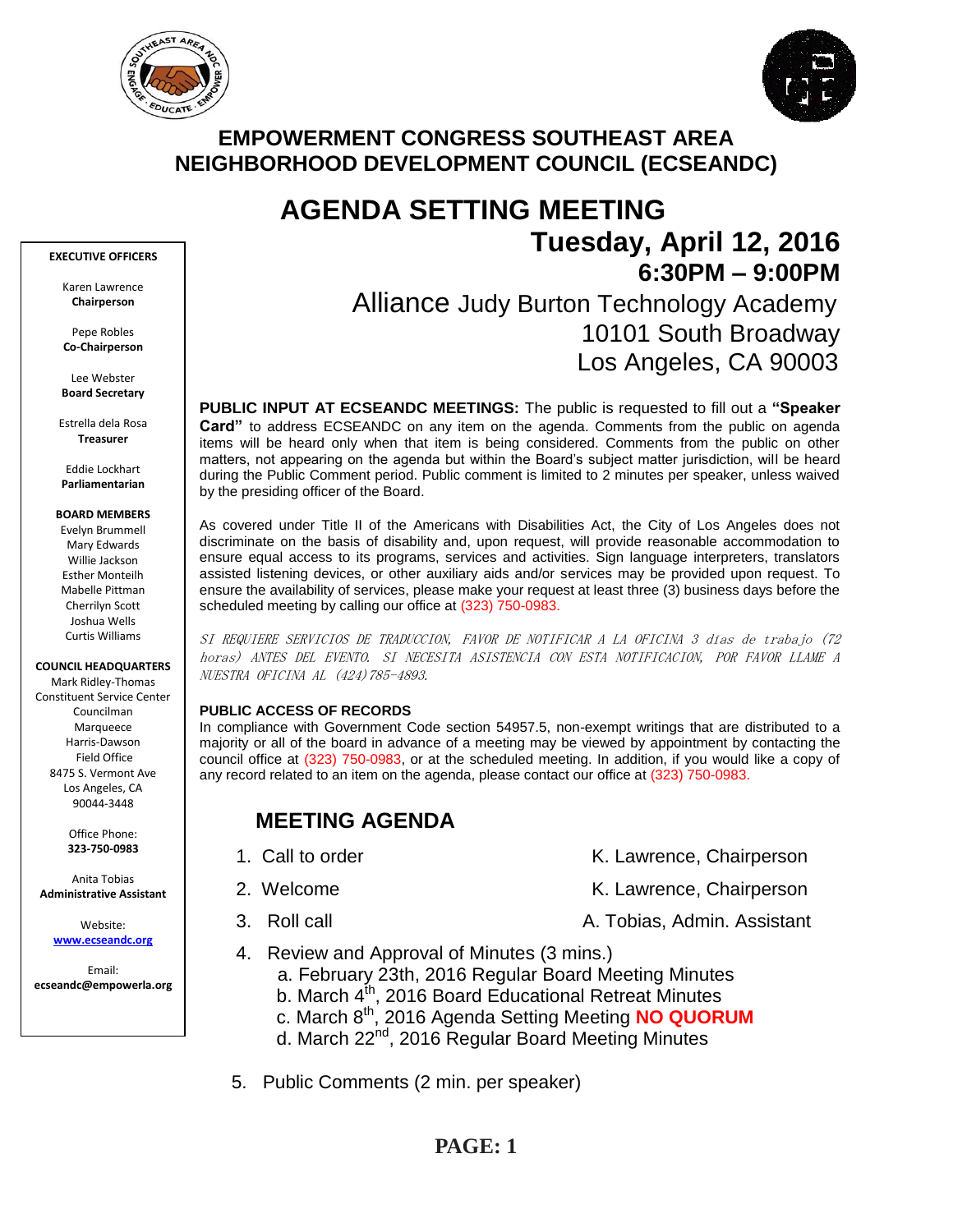- 6. Elected Officials and City Department Reports (5 min. each) a. Senior Lead Officers
	- b. Council Districts 8, 9, 15
	- c. Department of Neighborhood Empowerment (DONE)
- 7. New Business (40mins)
	- a. Discussion and Board Motion for Appointment of Moises Rosales as At-Large Rep 2.
	- b. Discussion and Board Motion for Approval of March 2016 Monthly Expenditure Report (MER). **(Treasurer Ms. dela Rosa)**
	- c. Presentation, Discussion and Board Motion regarding partnering with Gospel Temple Baptist Church for a Community Health Fair on Saturday, April 30th, 2016, 10am – 2pm. **(NTE \$300 Ms. Joyce Fantroy)**
	- d. Presentation, Discussion and Board Motion regarding Election for Region 9. **Candidate Registration Deadline** - April 12<sup>th</sup>, 2016 @ 4PM; **Election Day** – Saturday, June 11th, 2016 **Election Committee**: K. Lawrence –Chair, P. Robles – Co-Chair, L. Webster & C. Scott – Members
		- d1. Candidate Update
		- d2. Scheduling Election Outreach Events
		- d3. Purchasing Items or Airtime to advertise Election
		- d4. BUDGET Adjustment
	- e. Discussion and Board Motion regarding  $4<sup>th</sup>$  Tuesday Meeting:
		- e1. Speaker(s)
		- e2. Time: 6:30pm 9:00pm
	- f. Discussion and Board Motion for appointment of ECSEANDC Representation with the following Departments or Committees:
		- f1. DWP
		- f2. LA Sanitation
		- f3. Councilman Herb Wesson's NC Committee
	- g. Discussion and Board Motion regarding Thank You Cards for the attendees at our Councilman Brunch on Jan., 23<sup>rd</sup>, 2016. **(Ms. Monteilh and Ms. Lawrence)**
	- h. Discussion and Board Motion regarding purchasing a Flag and Standing Pole. **(Ms. Monteilh)**
	- i. Update and Discussion regarding NEW Email Addresses for Board (ie: Karen.Lawrence@ecseandc.org)

## **PAGE: 2**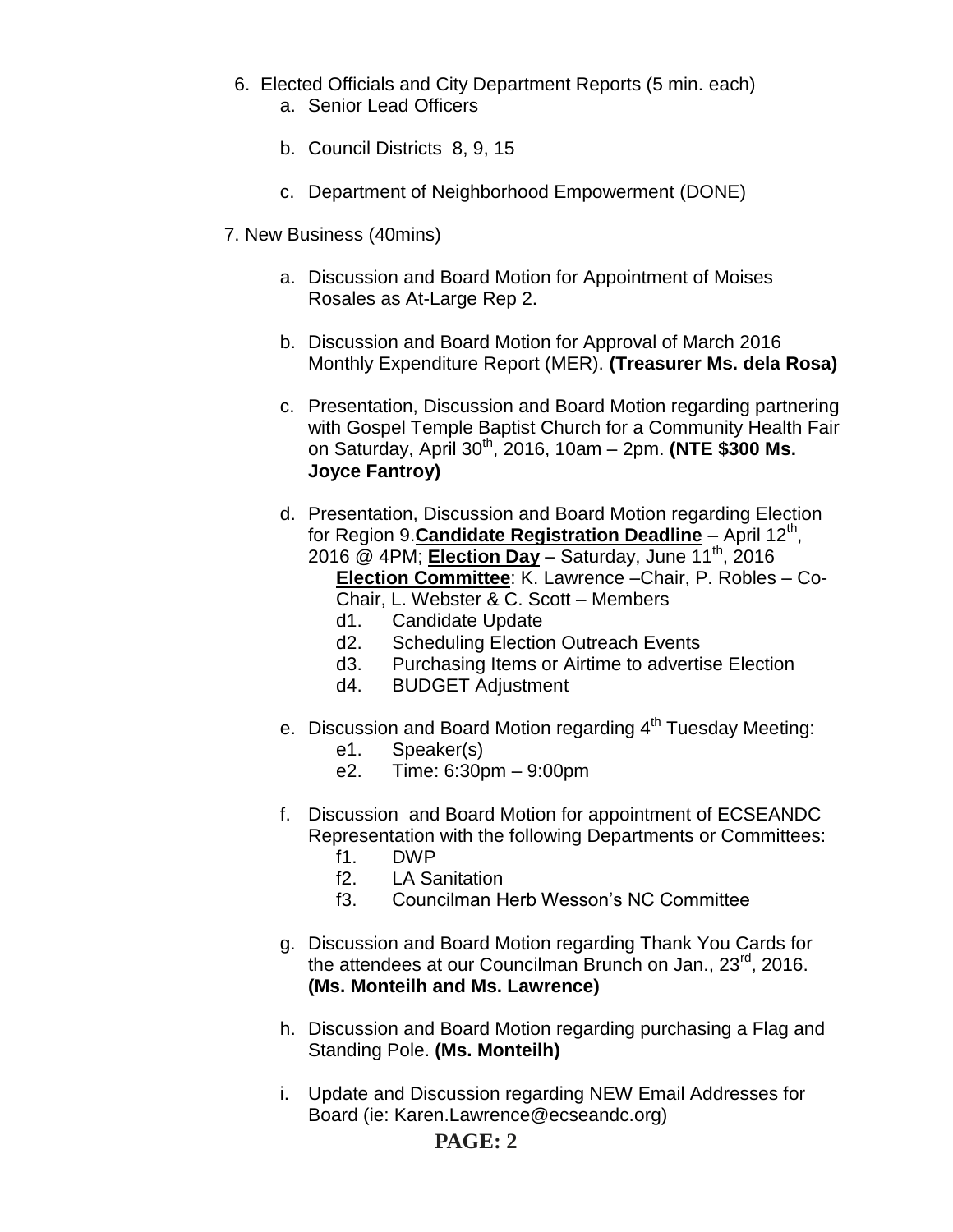- j. Discussion and Board Motion regarding 2015-2016 Budget **due by September 2015**: j1. Self-Assessment Form
- 8. Unfinished Business (5 min. per item)
	- a. Updates and Discussion regarding 7-11 Convenience Store "Letter of Support"; Board Approved on January 12<sup>th</sup>, 2016.
	- b. Updates and Discussion regarding the Tunnel in front of Figueroa Street School at 510 W. 111<sup>th</sup> St., LA, CA 90044. **(Ms. Monteilh and Ms. Lawrence)**
	- c. Debrief regarding partnering LAPD Southeast with Townhall and Call-for-Candidates Meeting **on Thursday, March 31st, 2016**. **(NTE \$570 Officer Dawson Hill)**
	- d. Debrief regarding **Board Educational Retreat (Retreat AD-Hoc Committee: Chair – Ms. Webster; Members – Mr. Robles, Ms. Edwards, and Mr. Jackson – NTE \$1,000.00 EDU)**
		- $d1.$  Friday, March  $4<sup>th</sup>$ , 2016 2:00PM – 6:00PM MRT Constituent Service Center 8475 S. Vermont, LA, CA 90044
	- e. Update on "CD8 End of Term Grant" for \$15,000.00 awarded to the ECSEANDC for Beautification.

### **END OF ACTION ITEMS**

Committee Reports (2 min. per committee)

- a. Budget Committee Chair **1988** E. dela Rosa
- b. Outreach Committee Chair **Day 1. Wells**
- c. Quality of Life Committee Chair Vacant
- d. Beautification Committee Chair F. Monteilh
- e. Public Safety Committee Chair. F. Monteilh
- f. Youth/ Young Adults Comm. Chair Vacant
- q. Land Use Committee Chair **1988** Vacant
- h. Hospitality Committee Chair  **C. Scott**
- 9. **Board Vacancy:** Discussion and Possible Board Vote (5 min.) Below are the ECSEANDC vacant board seats. Please See Bylaws for Duties & Responsibilities also Article 6 section 2E page 9. **VACANCY - a) At-Large Rep 2**
	- **b) Area Rep 1A**
		- **c) Youth Representative**
			- **PAGE: 3**
- 
- 
- 
- 
- 
- 
- 
-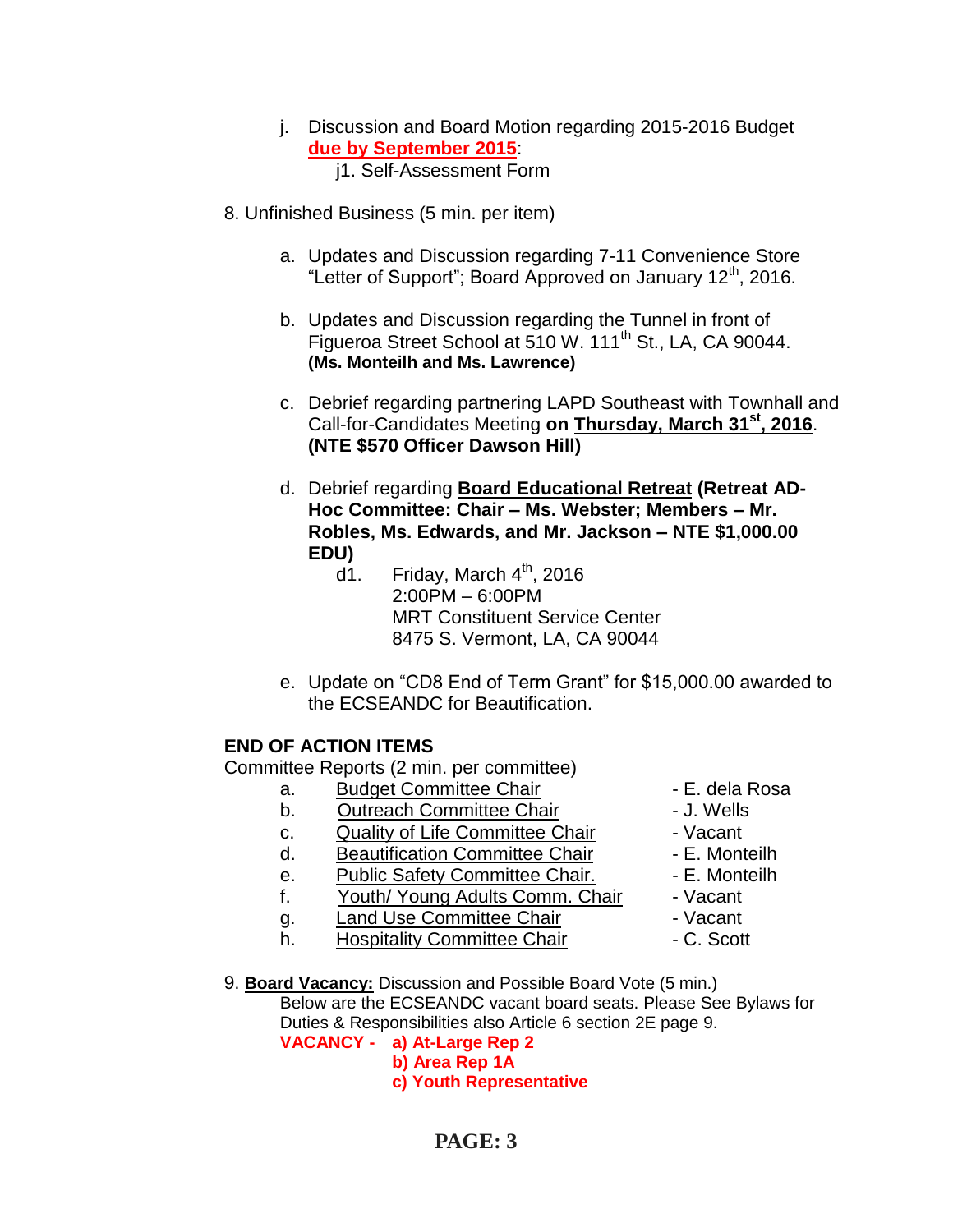10. Board Member Comments (5 min.)

11. Chair Closing Comments (3 min.)

12. Adjournment

### **ANNOUNCEMENTS**

*Neighboring Neighborhood Council Meetings:*

- **WATTS** o Board Meeting: 2nd Tuesday of the month at 6:30pm, meeting location: watts senior citizen center; 1657 E. Century Blvd., Los Angeles, Ca 90002- 2987, office location and phone number:10221 Compton Ave. #203, Los Angeles, CA 90002 (323) 564-0260
- HARBOR GATEWAY NORTH
- o Board Meeting: 4TH TUESDAY OF THE MONTH AT 7:00 PM, Meeting Location: 135th Street Elementary School 801 W. 135TH Street, Gardena, Ca 90247-2154, Office Location And Phone Number: PO Box 3723, Gardena, CA 90247, (310) 768-3853, <u>harborgatewaynorth.org وCOMMUNITY & NEIGHBORS</u> FOR 9<sup>TH</sup> DISTRICT UNITY
	- o Board Meeting: 4th Friday Of The Month At 4:30 Pm, Meeting Location; Estelle Van Meter Center Sr. Center 606 E. 76th Street, Los Angeles,
- 90001-2802, office location and phone number; 7600 S. Avalon Blvd. Los Angeles, CA 90001, (323) 750-0496 o EMPOWERMENT CONGRESS SOUTHWEST AREA NDC o Board Meeting: 3rd Monday of the month at 6:30 pm, Mark Ridley-Thomas Constituent Service Center - 8475 S. Vermont Ave, Los Angeles 90044- 3448, office location and phone number; 8475 S. Vermont Ave, Los Angeles, CA 90044 – 3448, (323) 789-1434.
- o VOICES OF 90037
	- o Board Meeting: 4th Wednesday of the month at 6:30pm, meeting location: Normandie Avenue Elementary School, 4505 S Raymond Ave, Los Angeles CA 90037-2817, council contact information; (323) 299-0809
- o EMPOWERMENT CONGRESS CENTRAL AREA NDC
	- o Board Meeting: 4th Monday of the month at 6:30 pm, meeting location; Amistad Plaza Apartment community room 6050 S. Western Avenue, Los Angeles, Ca 90047-1464, office location and phone number, 8475 S. Vermont Avenue, Los Angeles, CA 90044-3448, (323) 789-1449.
- o EMPOWERMENT CONGRESS NORTH AREA NDC o Board Meeting: 1<sup>ST</sup> Thursday of the month at 6:30 pm, meeting location, Expo Center Community Room. 2<sup>nd</sup> floor, 3980 So. Menlo Ave, Los Angeles, CA 90007.

## **NEXT ECSEANDC MEETING Tuesday April 26th, 2016 Time 6:30pm @ MRT Constituent Center – 8475 S. Vermont Ave., LA, CA 90044**

### **ECSEANDC MEETING RULES**

All meetings are conducted in accordance with the Ralph M. Brown Act. The basic council rules listed here are contained either in that Act, the governing bylaws of this Council or in rules adopted by the Governing Board. All ECSEANDC Meeting Locations shall be compliant with the Americans with Disabilities Act.

**DEFINITION OF STAKEHOLDER**: [Bylaws Article 4 (5) "any individual who lives, owns property, works, participates in a community or faith-based organization, or attends classes within the geographic area of this Council". 116th Street, South, 80th Street, North, Central Ave, East Vermont Ave, West and to include the Mark Ridley Thomas constituent Center. (Bylaws Article III)

AGENDAS – Unless otherwise posted, the ECSEANDC meets the 4th Tuesday of every month at 6:30PM at the Mark Ridley -Thomas Constituent Services Center. The agendas for ECSEANDC meetings contain a brief general description of those items to be considered at the meetings. Items on the "Consent Agenda" may be voted on as a group unless a councilmember or stakeholder wishes to be heard on that item. In the event a councilmember or stakeholder wishes to be heard on an item, it will be called special and heard under the "Public Hearing" section of the agenda. Eight (8) members of the Council constitute a quorum for the transaction of business. The Council may consider an item not on the agenda only if it is determined by a two-thirds (10) vote of the entire council that the need for action arose after the posting of an Agenda.

### **The Empowerment Congress Southeast Area Neighborhood Development Council meeting agendas are posted at the following locations:**

### **ONLINE POSTING LOCATION(S)**

- **DONE – Website Posting - Email: [ncsupport@lacity.org](mailto:ncsupport@lacity.org)**
- **Nextdoor.com**
- **www.ecseandc.org**

### **POSTING LOCATIONS**

- Algin Sutton Recreation Center 8800 S. Hoover Street, LA, CA 90044, Ph: (323) 753-5808 -Mr. Santiago Cuevas- Email: Santiago. Cuevas@lacity.org
- Green Meadows Recreation Center 431 E 89<sup>th</sup> Street, LA, CA 90003, Ph:  $(323)$  565-4242 - Ms. Merritt - Email: Louise. Merritt@lacity.org
- Mark Twain Library 9621 S. Figueroa St., LA, CA 90003 Ph: (323) 755-4088 - Ms. Senele Rios - Email: [Sgrios@lapl.org](mailto:Sgrios@lapl.org) and mbaradi@lapl.org

## **PAGE: 4**